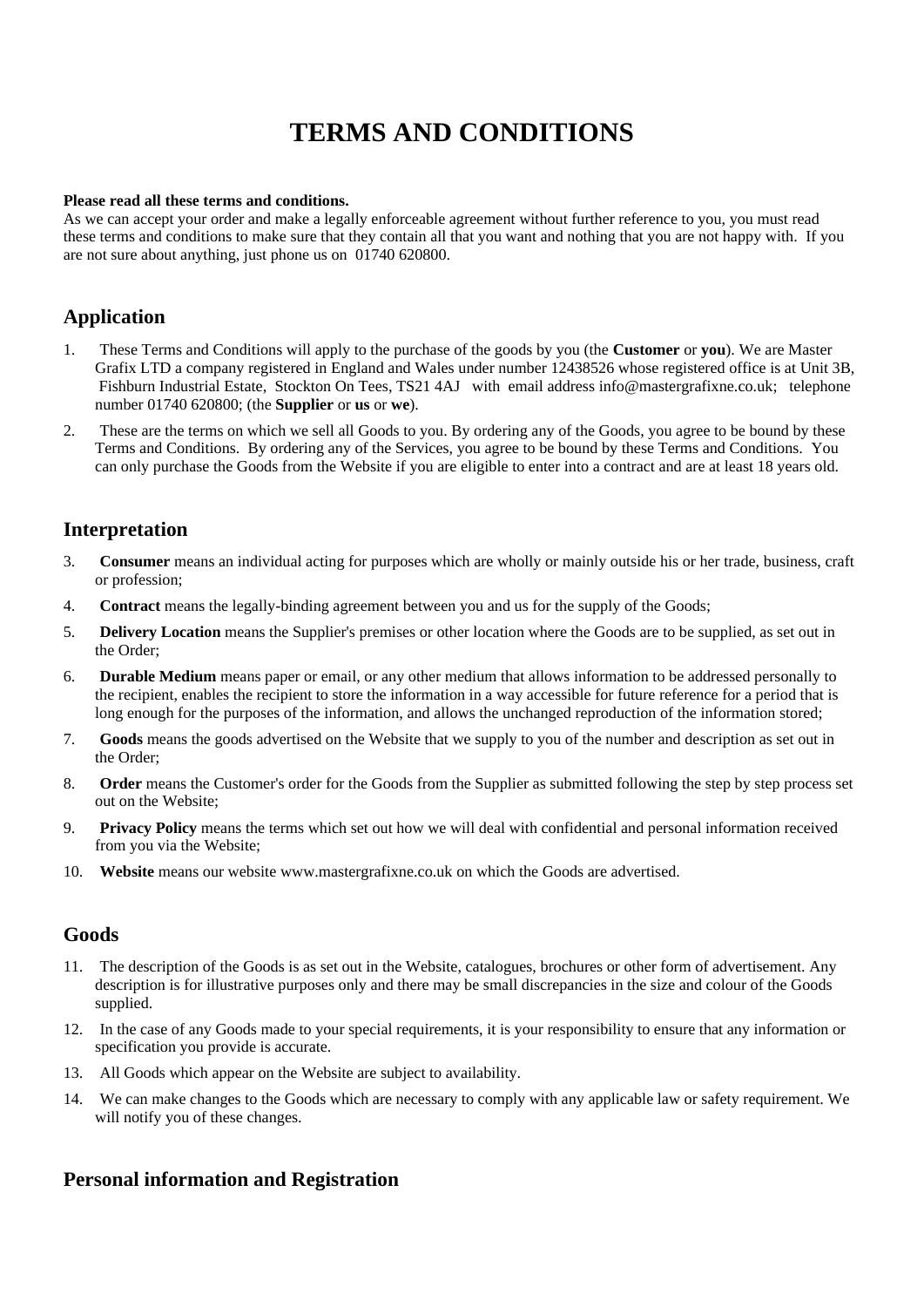- 15. When registering to use the Website you must set up a username and password. You remain responsible for all actions taken under the chosen username and password and undertake not to disclose your username and password to anyone else and keep them secret.
- 16. We retain and use all information strictly under the Privacy Policy.
- 17. We may contact you by using e-mail or other electronic communication methods and by pre-paid post and you expressly agree to this.

### **Basis of Sale**

- The description of the Goods in our website does not constitute a contractual offer to sell the Goods. When an Order 18. has been submitted on the Website, we can reject it for any reason, although we will try to tell you the reason without delay.
- 19. The Order process is set out on the Website. Each step allows you to check and amend any errors before submitting the Order. It is your responsibility to check that you have used the ordering process correctly.
- 20. A Contract will be formed for the sale of Goods ordered only when you receive an email from us confirming the Order (Order Confirmation). You must ensure that the Order Confirmation is complete and accurate and inform us immediately of any errors. We are not responsible for any inaccuracies in the Order placed by you. By placing an Order you agree to us giving you confirmation of the Contract by means of an email with all information in it (ie the Order Confirmation). You will receive the Order Confirmation within a reasonable time after making the Contract, but in any event not later than the delivery of any Goods supplied under the Contract.
- 21. Any quotation is valid for a maximum period of 28 days from its date, unless we expressly withdraw it at an earlier time.
- 22. No variation of the Contract, whether about description of the Goods, Fees or otherwise, can be made after it has been entered into unless the variation is agreed by the Customer and the Supplier in writing.
- 23. We intend that these Terms and Conditions apply only to a Contract entered into by you as a Consumer. If this is not the case, you must tell us, so that we can provide you with a different contract with terms which are more appropriate for you and which might, in some respects, be better for you, eg by giving you rights as a business.

### **Price and Payment**

- The price of the Goods and any additional delivery or other charges is that set out on the Website at the date of the 24 Order or such other price as we may agree in writing.
- 25. Prices and charges include VAT at the rate applicable at the time of the Order.
- You must pay by submitting your credit or debit card details with your Order and we can take payment immediately or 26. otherwise before delivery of the Goods.

# **Delivery**

- 27. We will deliver the Goods, to the Delivery Location by the time or within the agreed period or, failing any agreement, without undue delay and, in any event, not more than 30 days after the day on which the Contract is entered into.
- In any case, regardless of events beyond our control, if we do not deliver the Goods on time, you can (in addition to 28. any other remedies) treat the Contract at an end if:
	- a. we have refused to deliver the Goods, or if delivery on time is essential taking into account all the relevant circumstances at the time the Contract was made, or you said to us before the Contract was made that delivery on time was essential; or
	- b. after we have failed to deliver on time, you have specified a later period which is appropriate to the circumstances and we have not delivered within that period.
- 29. If you treat the Contract at an end, we will (in addition to other remedies) promptly return all payments made under the Contract.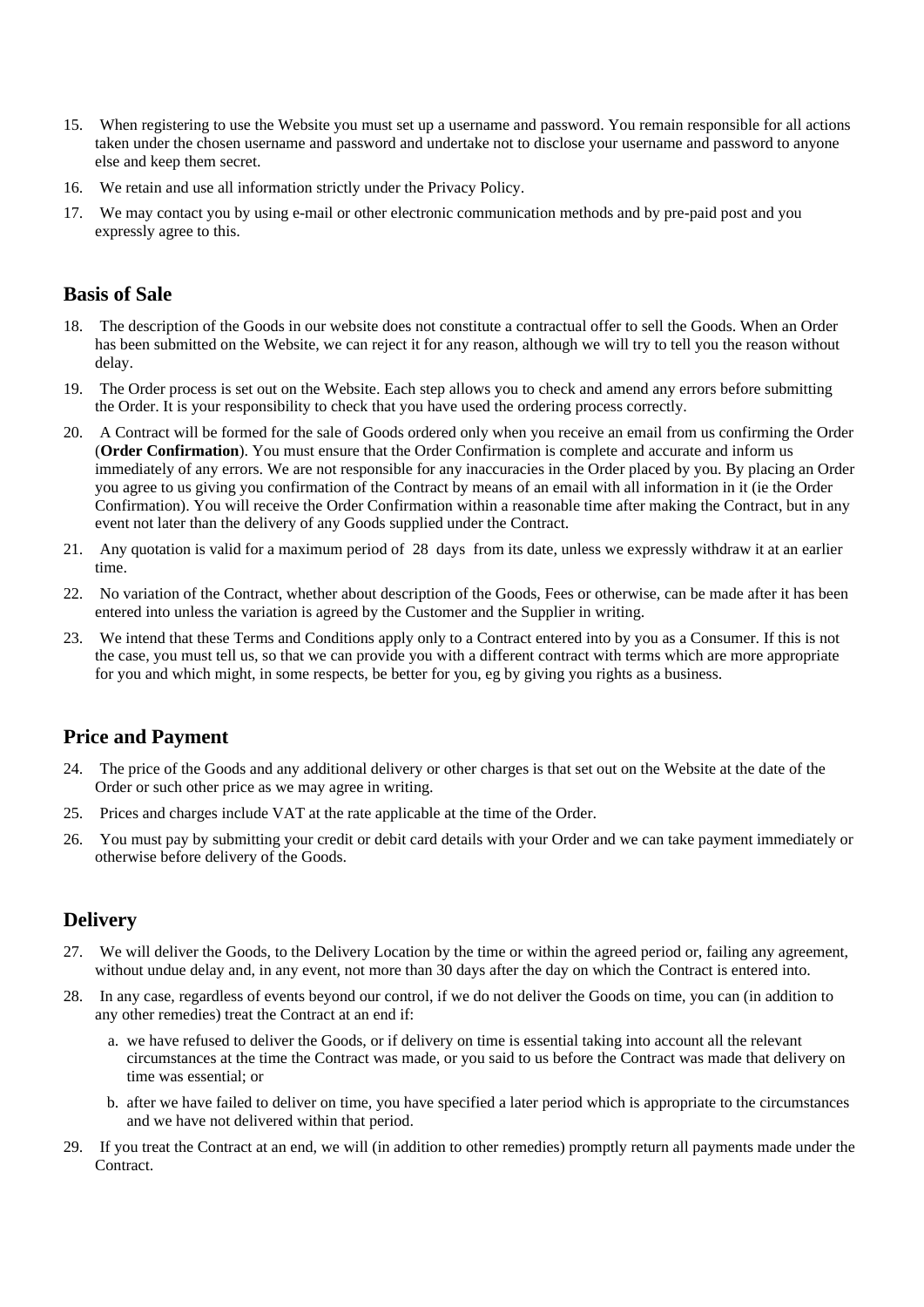- 30. If you were entitled to treat the Contract at an end, but do not do so, you are not prevented from cancelling the Order for any Goods or rejecting Goods that have been delivered and, if you do this, we will (in addition to other remedies) without delay return all payments made under the Contract for any such cancelled or rejected Goods. If the Goods have been delivered, you must return them to us or allow us to collect them from you and we will pay the costs of this.
- 31. If any Goods form a commercial unit (a unit is a commercial unit if division of the unit would materially impair the value of the goods or the character of the unit) you cannot cancel or reject the Order for some of those Goods without also cancelling or rejecting the Order for the rest of them.
- 32. We do not generally deliver to addresses outside England and Wales, Scotland, Northern Ireland, the Isle of Man and Channels Islands. If, however, we accept an Order for delivery outside that area, you may need to pay import duties or other taxes, as we will not pay them.
- 33. You agree we may deliver the Goods in instalments if we suffer a shortage of stock or other genuine and fair reason, subject to the above provisions and provided you are not liable for extra charges.
- If you or your nominee fail, through no fault of ours, to take delivery of the Goods at the Delivery Location, we may 34. charge the reasonable costs of storing and redelivering them.
- The Goods will become your responsibility from the completion of delivery or Customer collection. You must, if 35. reasonably practicable, examine the Goods before accepting them.

# **Risk and Title**

- 36. Risk of damage to, or loss of, any Goods will pass to you when the Goods are delivered to you.
- 37. You do not own the Goods until we have received payment in full. If full payment is overdue or a step occurs towards your bankruptcy, we can choose, by notice to cancel any delivery and end any right to use the Goods still owned by you, in which case you must return them or allow us to collect them.

### Withdrawal, returns and cancellation

- You can withdraw the Order by telling us before the Contract is made, if you simply wish to change your mind and 38 without giving us a reason, and without incurring any liability.
- 39. This is a **distance contract** (as defined below) which has the cancellation rights (Cancellation Rights) set out below. These Cancellation Rights, however, do not apply, to a contract for the following goods (with no others) in the following circumstances:
	- a. foodstuffs, beverages or other goods intended for current consumption in the household and which are supplied on frequent and regular rounds to your residence or workplace;
	- b. goods that are made to your specifications or are clearly personalised;
	- c. goods which are liable to deteriorate or expire rapidly.
- 40. Also, the Cancellation Rights for a Contract cease to be available in the following circumstances:
	- a. in the case of a contract for the supply of sealed goods which are not suitable for return due to health protection or hygiene reasons, if they become unsealed after delivery;
	- b. in the case of any sales contract, if the goods become mixed inseparably (according to their nature) with other items after delivery.

#### Right to cancel

- 41. Subject as stated in these Terms and Conditions, you can cancel this contract within 14 days without giving any reason.
- The cancellation period will expire after 14 days from the day on which you acquire, or a third party, other than the 42. carrier indicated by you, acquires physical possession of the last of the Goods. In a contract for the supply of goods over time (ie subscriptions), the right to cancel will be 14 days after the first delivery.
- To exercise the right to cancel, you must inform us of your decision to cancel this Contract by a clear statement setting 43. out your decision (eg a letter sent by post or email). You can use the attached model cancellation form, but it is not obligatory. In any event, you must be able to show clear evidence of when the cancellation was made, so you may decide to use the model cancellation form.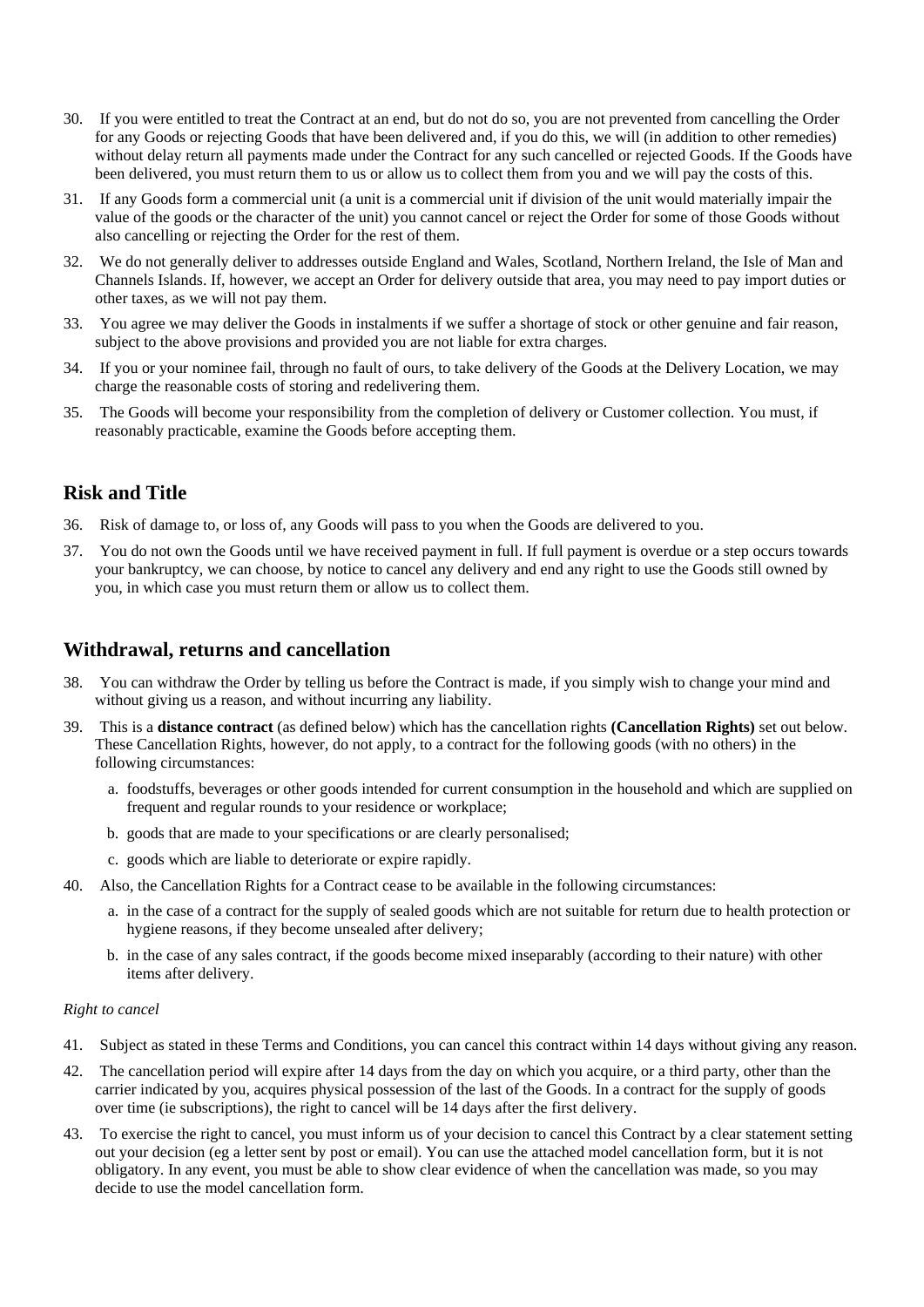- 44. You can also electronically fill in and submit the model cancellation form or any other clear statement of the Customer's decision to cancel the Contract on our website www.mastergrafixne.co.uk. If you use this option, we will communicate to you an acknowledgement of receipt of such a cancellation in a Durable Medium (eg by email) without delav.
- 45. To meet the cancellation deadline, it is sufficient for you to send your communication concerning your exercise of the right to cancel before the cancellation period has expired.

#### Effects of cancellation in the cancellation period

46. Except as set out below, if you cancel this Contract, we will reimburse to you all payments received from you, including the costs of delivery (except for the supplementary costs arising if you chose a type of delivery other than the least expensive type of standard delivery offered by us).

#### Deduction for Goods supplied

47. We may make a deduction from the reimbursement for loss in value of any Goods supplied, if the loss is the result of unnecessary handling by you (ie handling the Goods beyond what is necessary to establish the nature, characteristics and functioning of the Goods: eg it goes beyond the sort of handling that might be reasonably allowed in a shop). This is because you are liable for that loss and, if that deduction is not made, you must pay us the amount of that loss.

#### Timing of reimbursement

- 48. If we have not offered to collect the Goods, we will make the reimbursement without undue delay, and not later than:
	- a. 14 days after the day we receive back from you any Goods supplied, or
	- b. (if earlier) 14 days after the day you provide evidence that you have sent back the Goods.
- 49. If we have offered to collect the Goods or if no Goods were supplied, we will make the reimbursement without undue delay, and not later than 14 days after the day on which we are informed about your decision to cancel this Contract.
- 50. We will make the reimbursement using the same means of payment as you used for the initial transaction, unless you have expressly agreed otherwise; in any event, you will not incur any fees as a result of the reimbursement.

#### **Returning Goods**

- 51. If you have received Goods in connection with the Contract which you have cancelled, you must send back the Goods or hand them over to us at Unit 3B, Fishburn Industrial Estate, Stockton On Tees, TS21 4AJ without delay and in any event not later than 14 days from the day on which you communicate to us your cancellation of this Contract. The deadline is met if you send back the Goods before the period of 14 days has expired. You agree that you will have to bear the cost of returning the Goods.
- 52. For the purposes of these Cancellation Rights, these words have the following meanings:
	- a. distance contract means a contract concluded between a trader and a consumer under an organised distance sales or service-provision scheme without the simultaneous physical presence of the trader and the consumer, with the exclusive use of one or more means of distance communication up to and including the time at which the contract is concluded:
	- b. sales contract means a contract under which a trader transfers or agrees to transfer the ownership of goods to a consumer and the consumer pays or agrees to pay the price, including any contract that has both goods and services as its object.

# **Conformity and Guarantee**

- 53. We have a legal duty to supply the Goods in conformity with the Contract, and will not have conformed if it does not meet the following obligation.
- 54. Upon delivery, the Goods will:
	- a. be of satisfactory quality;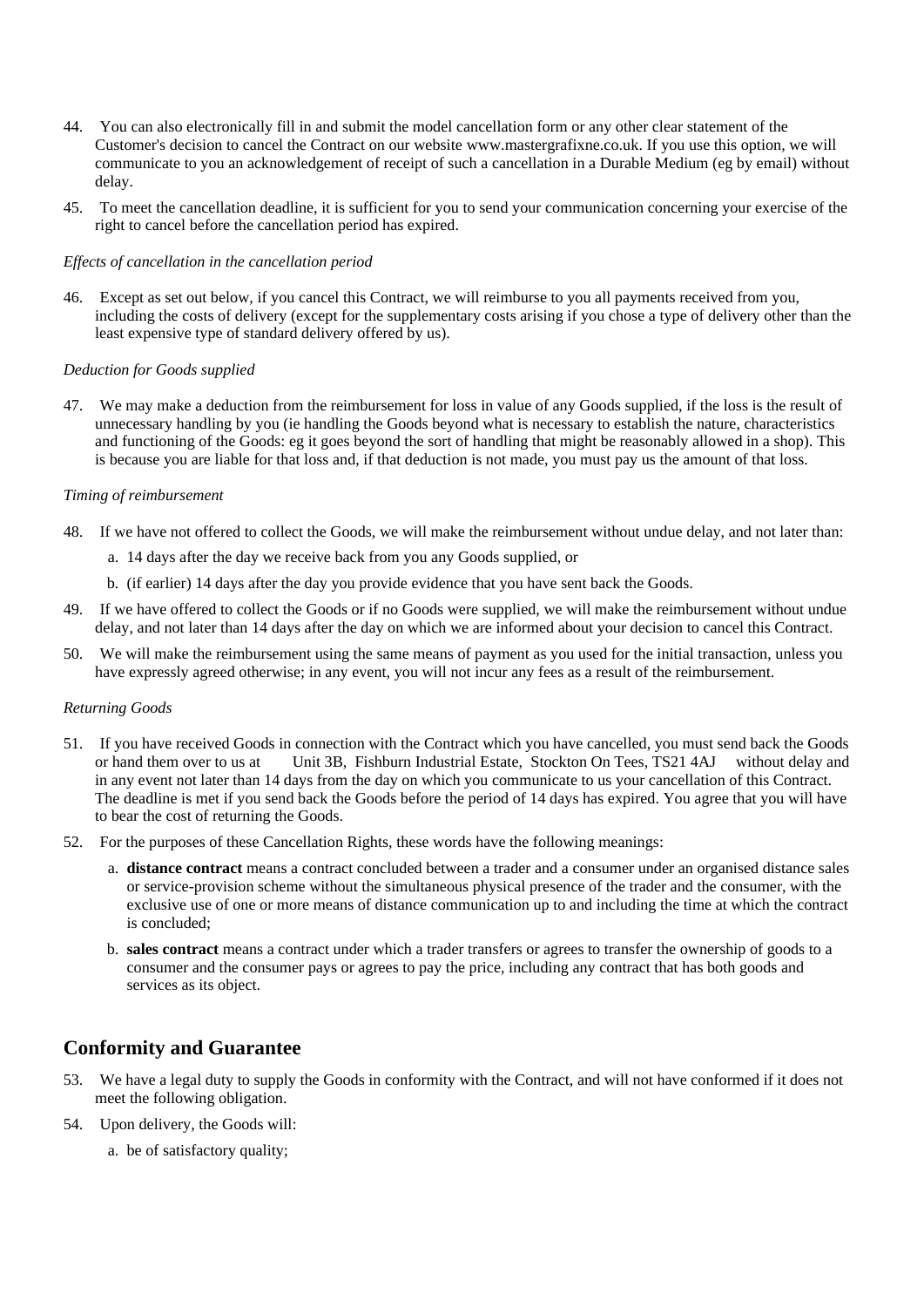- b. be reasonably fit for any particular purpose for which you buy the Goods which, before the Contract is made, you made known to us (unless you do not actually rely, or it is unreasonable for you to rely, on our skill and judgment) and be fit for any purpose held out by us or set out in the Contract; and
- c. conform to their description.
- 55. It is not a failure to conform if the failure has its origin in your materials.
- 56. We will immediately, or within a reasonable time, give you the benefit of the free guarantee given by the manufacturer of the Goods. Details of the guarantee, including the name and address of the manufacturer, the duration and territorial scope of the guarantee, are set out in the manufacturer's guarantee provided with the Goods. This guarantee will take effect at the time the Goods are delivered, and will not reduce your legal rights.

#### **Successors and our sub-contractors**

57. Either party can transfer the benefit of this Contract to someone else, and will remain liable to the other for its obligations under the Contract. The Supplier will be liable for the acts of any sub-contractors who it chooses to help perform its duties.

### Circumstances beyond the control of either party

- 58. In the event of any failure by a party because of something beyond its reasonable control:
	- a. the party will advise the other party as soon as reasonably practicable; and
	- b. the party's obligations will be suspended so far as is reasonable, provided that that party will act reasonably, and the party will not be liable for any failure which it could not reasonably avoid, but this will not affect the Customer's above rights relating to delivery and any right to cancel, below.

### **Privacy**

- 59. Your privacy is critical to us. We respect your privacy and comply with the General Data Protection Regulation with regard to your personal information.
- 60. These Terms and Conditions should be read alongside, and are in addition to our policies, including our privacy policy (https://www.privacypolicygenerator.info/live.php?token=0Y1DmzJGOPVuVhuvpQcOlxQ7IiMANWdV) and cookies policy (https://www.cookiepolicygenerator.com/live.php?token=R3zEVkFCrFPJ8YiWJNGA4WfSC5rJliYN).
- 61. For the purposes of these Terms and Conditions:
	- a. 'Data Protection Laws' means any applicable law relating to the processing of Personal Data, including, but not limited to the Directive 95/46/EC (Data Protection Directive) or the GDPR.
	- b. 'GDPR' means the General Data Protection Regulation (EU) 2016/679.
	- c. 'Data Controller', 'Personal Data' and 'Processing' shall have the same meaning as in the GDPR.
- 62. We are a Data Controller of the Personal Data we Process in providing Goods to you.
- 63. Where you supply Personal Data to us so we can provide Goods to you, and we Process that Personal Data in the course of providing the Goods to you, we will comply with our obligations imposed by the Data Protection Laws:
	- a. before or at the time of collecting Personal Data, we will identify the purposes for which information is being collected:
	- b. we will only Process Personal Data for the purposes identified;
	- c. we will respect your rights in relation to your Personal Data; and
	- d. we will implement technical and organisational measures to ensure your Personal Data is secure.
- 64. For any enquiries or complaints regarding data privacy, you can e-mail: info@mastergrafixne.co.uk.

#### **Excluding liability**